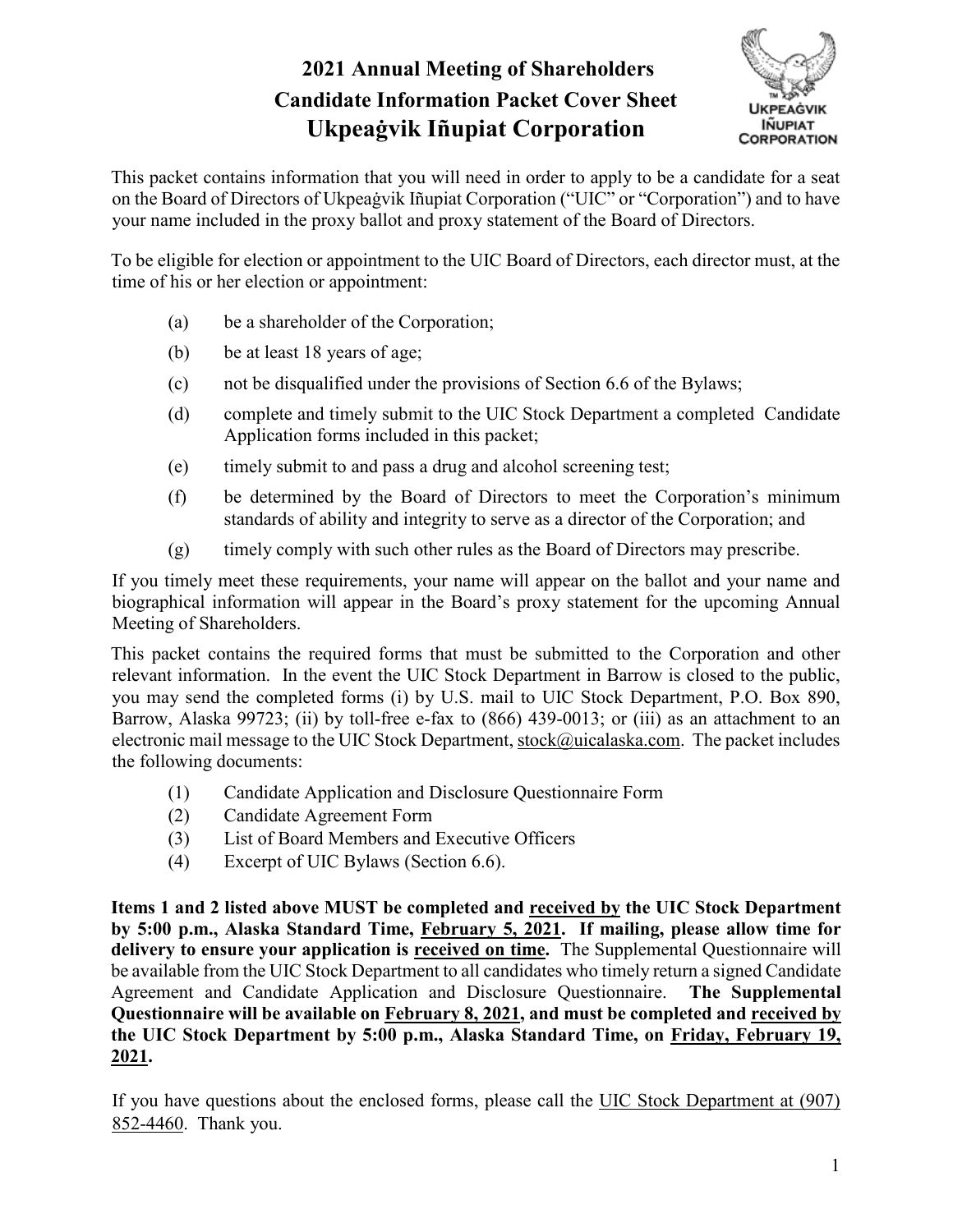### **Instructions:**

As a shareholder of Ukpeaġvik Iñupiat Corporation ("UIC"), you are applying to be a candidate for election to a seat on the UIC Board of Directors at the UIC 2021 Annual Meeting of Shareholders and to have your name and certain biographical and personal information included in UIC's proxy ballot and proxy statement. In order for your application to be considered, you must: (i) complete and timely submit to the UIC Stock Department this *Candidate Application and Disclosure Questionnaire*, the included *Candidate Agreement*, and timely complete the other requirements set out in this packet.

You must complete and sign (1) the *Candidate Application and Disclosure Questionnaire*, and (2) the included *Candidate Agreement*, and, (3) submit them all to the UIC Stock Department, Barrow Office. The completed and signed documents, **MUST BE TIMELY RECEIVED** at the UIC Stock Department, Barrow Office**, BY NO LATER THAN 5:00 P.M., February 5, 2021**, Alaska Standard Time.

On **February 8, 2021**, a *Supplemental Candidate Disclosure Questionnaire Form* ("Supplemental Questionnaire") will be made available to you. Your completed *Supplemental Questionnaire* **MUST BE TIMELY RECEIVED** the UIC Stock Department **BY NO LATER THAN 5:00 P.M., February 19, 2021,** Alaska Standard Time.

In the event the UIC Stock Department in Barrow is closed to the public, you may send the completed forms (i) by U.S. mail to UIC Stock Department, P.O. Box 890, Barrow, Alaska 99723; (ii) by toll-free e-fax to (866) 439-0013; or (iii) as an attachment to an electronic mail message to the UIC Stock Department, [stock@uicalaska.com.](mailto:stock@uicalaska.com) After submitting your forms, **you must also submit to and pass a drug and alcohol screening test**. Information related to the drug and alcohol screening test and related procedures can be obtained from the UIC Stock Department.

Please respond to each numbered request for information on this Candidate Application and Disclosure Questionnaire and the Supplemental Questionnaire Form. If something does not apply or if your answer is "no" or "none," please say so. **DO NOT LEAVE ANY BLANKS**. Any blanks will be interpreted as a negative response, may require follow-up questions from UIC's staff or attorney, and could result in rejection of your application. Please attach additional sheets if necessary with responses numbered to correspond to the numbered statements below.

**PLEASE NOTE**: UPON RECEIPT OF A PROPERLY COMPLETED AND TIMELY APPLICATION & QUESTIONNAIRE, SUPPLEMENTAL QUESTIONNAIRE, AND CANDIDATE AGREEMENT, AND UPON MEETING ALL OTHER DIRECTOR REQUIREMENTS SET FORTH IN THE BYLAWS AND ADOPTED BY THE UIC BOARD, YOUR NAME WILL BE INCLUDED ON THE ANNUAL MEETING BALLOT, AND YOUR NAME AND CERTAIN BIOGRAPHICAL AND PERSONAL INFORMATION MAY BE INCLUDED IN UIC'S PROXY STATEMENT. PLEASE NOTE THAT YOU ARE PROHIBITED FROM USING UIC'S TRADEMARKS AND LOGOS IN ANY PROXY AND CAMPAIGN COMMUNICATIONS WITHOUT THE PRIOR APPROVAL OF UIC. IF YOU DO NOT MEET THE QUALIFICATIONS AND OTHER REQUIREMENTS IN A TIMELY MANNER, YOUR NAME WILL NOT BE INCLUDED IN THE PROXY BALLOT OR PROXY STATEMENT.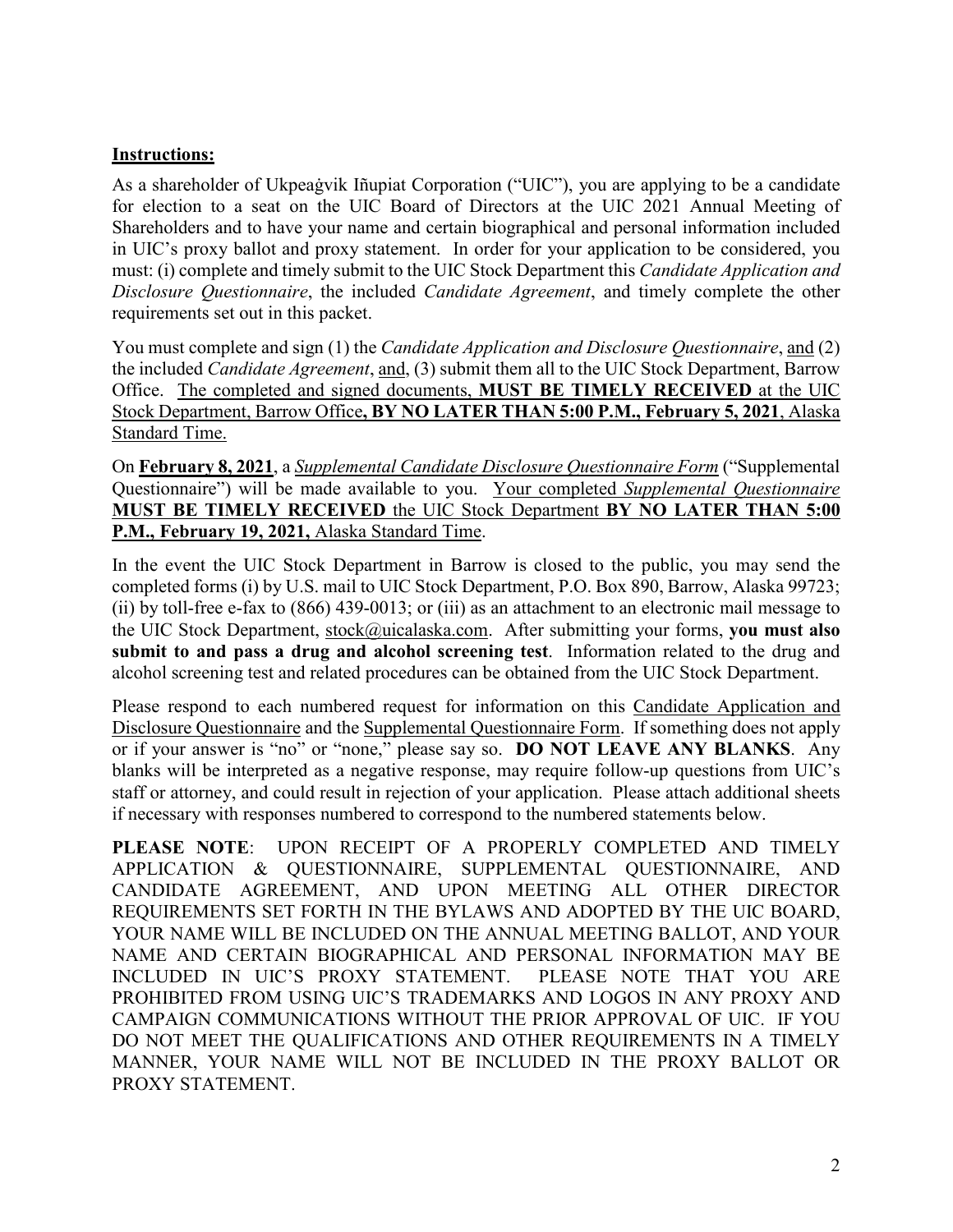### **2021 Candidate Application & Disclosure Questionnaire Ukpeaġvik Iñupiat Corporation**

| <b>UKPEAGVIK</b> |
|------------------|
| <b>IÑUPIAT</b>   |
| CORPORATION      |
|                  |

| Name:                                                                                                                                                                                                                                                   |                                   | Date of Birth and Age:                                                                                                                                                                                                                                                |                              | <b>INUFIAI</b><br>CORPORATIO |
|---------------------------------------------------------------------------------------------------------------------------------------------------------------------------------------------------------------------------------------------------------|-----------------------------------|-----------------------------------------------------------------------------------------------------------------------------------------------------------------------------------------------------------------------------------------------------------------------|------------------------------|------------------------------|
|                                                                                                                                                                                                                                                         | <b>Current Mailing Address:</b>   | <u> 1980 - Johann Barn, fransk politik fotograf (d. 1980)</u>                                                                                                                                                                                                         |                              |                              |
|                                                                                                                                                                                                                                                         | <b>Current Residence Address:</b> | <u> 1989 - Andrea State Barbara, amerikan personal di sebagai personal di sebagai personal di sebagai personal d</u>                                                                                                                                                  |                              |                              |
|                                                                                                                                                                                                                                                         | City:                             |                                                                                                                                                                                                                                                                       | State: $\frac{Zip:}{\qquad}$ |                              |
|                                                                                                                                                                                                                                                         |                                   |                                                                                                                                                                                                                                                                       |                              |                              |
|                                                                                                                                                                                                                                                         |                                   |                                                                                                                                                                                                                                                                       |                              |                              |
|                                                                                                                                                                                                                                                         |                                   |                                                                                                                                                                                                                                                                       |                              |                              |
|                                                                                                                                                                                                                                                         |                                   |                                                                                                                                                                                                                                                                       |                              |                              |
|                                                                                                                                                                                                                                                         |                                   |                                                                                                                                                                                                                                                                       |                              |                              |
| List all positions and offices currently and previously held with UIC and its subsidiaries<br>1.<br>(other than as a UIC Director), including all years of service.<br>,我们也不会有什么。""我们的人,我们也不会有什么?""我们的人,我们也不会有什么?""我们的人,我们也不会有什么?""我们的人,我们也不会有什么?""我们的人 |                                   |                                                                                                                                                                                                                                                                       |                              |                              |
| 2.                                                                                                                                                                                                                                                      | all years of service.             | ,我们也不会有什么。""我们的人,我们也不会有什么?""我们的人,我们也不会有什么?""我们的人,我们也不会有什么?""我们的人,我们也不会有什么?""我们的人<br>,我们也不会有什么。""我们的人,我们也不会有什么?""我们的人,我们也不会有什么?""我们的人,我们也不会有什么?""我们的人,我们也不会有什么?""我们的人<br>If you are currently or have previously served as a director of UIC or its subsidiaries, list |                              |                              |
|                                                                                                                                                                                                                                                         |                                   |                                                                                                                                                                                                                                                                       |                              |                              |

- spouse,
- parent,
- child,
- brother or sister.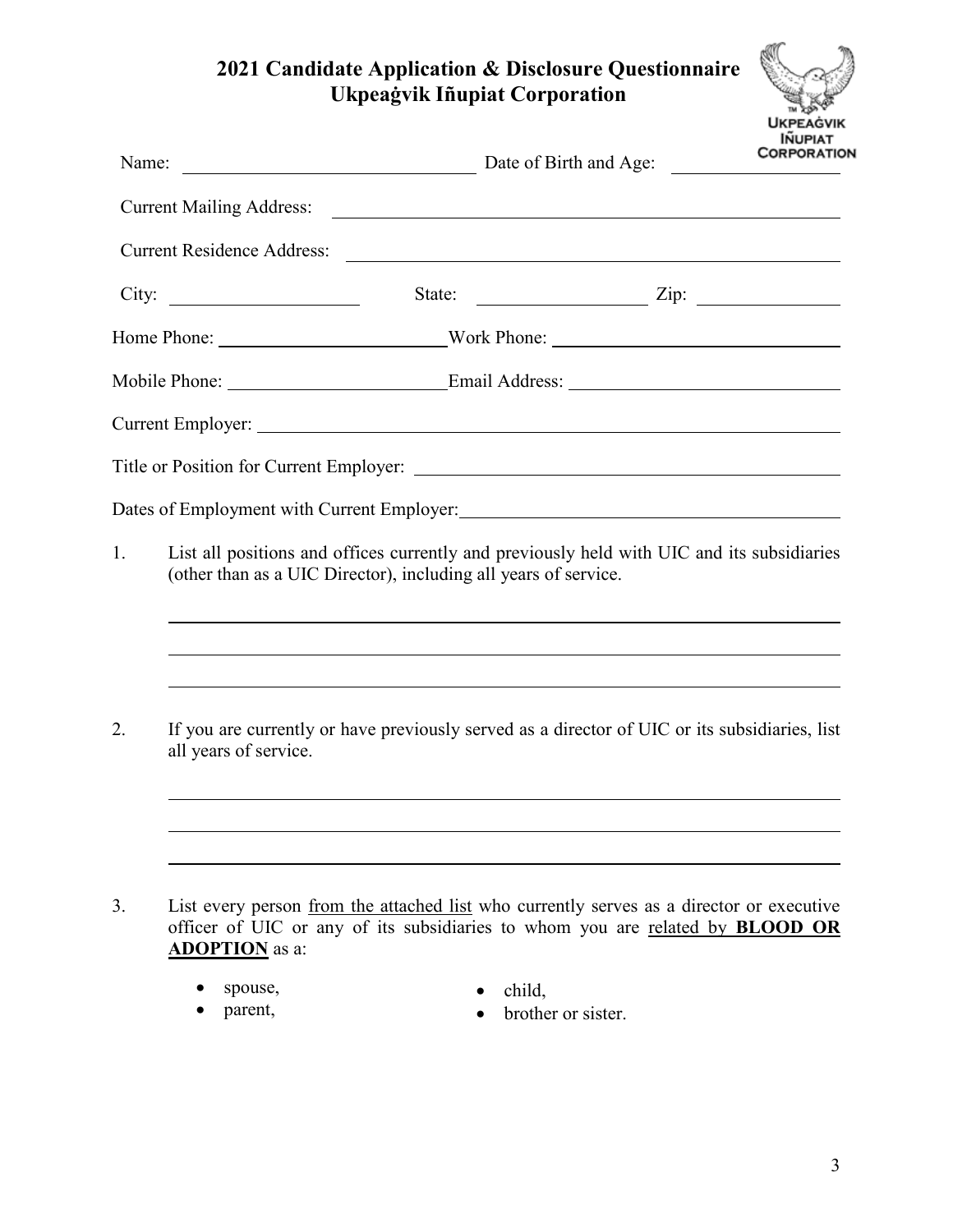Next to each person listed, state the nature of your family relationship with that person (**spouse, parent, child, brother or sister**). **YOU DO NOT NEED TO LIST ANY OF THE FOLLOWING: cousin, aunt, uncle, nephew, grandchild, or grandparent.**

| List below the name of each person with<br>whom you have a family relationship: | State below how each person is related to<br>you (e.g., "my brother, my sister," etc.): |
|---------------------------------------------------------------------------------|-----------------------------------------------------------------------------------------|
|                                                                                 |                                                                                         |
|                                                                                 |                                                                                         |
|                                                                                 |                                                                                         |
|                                                                                 |                                                                                         |
|                                                                                 |                                                                                         |
|                                                                                 |                                                                                         |

4. Describe your business experience at present and during the past five years, including: (1) the name(s) of your employer(s); (2) your principal employment or occupation; (3) your title or specific position; and (4) the specific dates of employment for each employer listed (*e.g., "General Manager, UIC Construction, 2013-2015"*). Also include directorships held for other entities. (You may submit this information on a separate sheet of paper or submit a copy of a current resume if it contains this information.)

5. Are you currently an officer, director, or exempt employee for any other corporation organized and existing pursuant to the Alaska Native Claims Settlement Act ("ANCSA")? For purposes of this question, "Exempt Employee" means that you are exempt from the Alaska Wage and Hour Act. Typically this means that you are paid a salary instead of an hourly wage and that you are employed in a management, executive, supervisory or professional position.

 $\bigcap$  Yes  $\bigcap$  No

If you answered "yes" to this question, please identify the name of the company you serve, the capacity in which you serve, and if employed by the company, please provide your title, job duties, and salary structure (e.g., are you paid salary or on an hourly basis).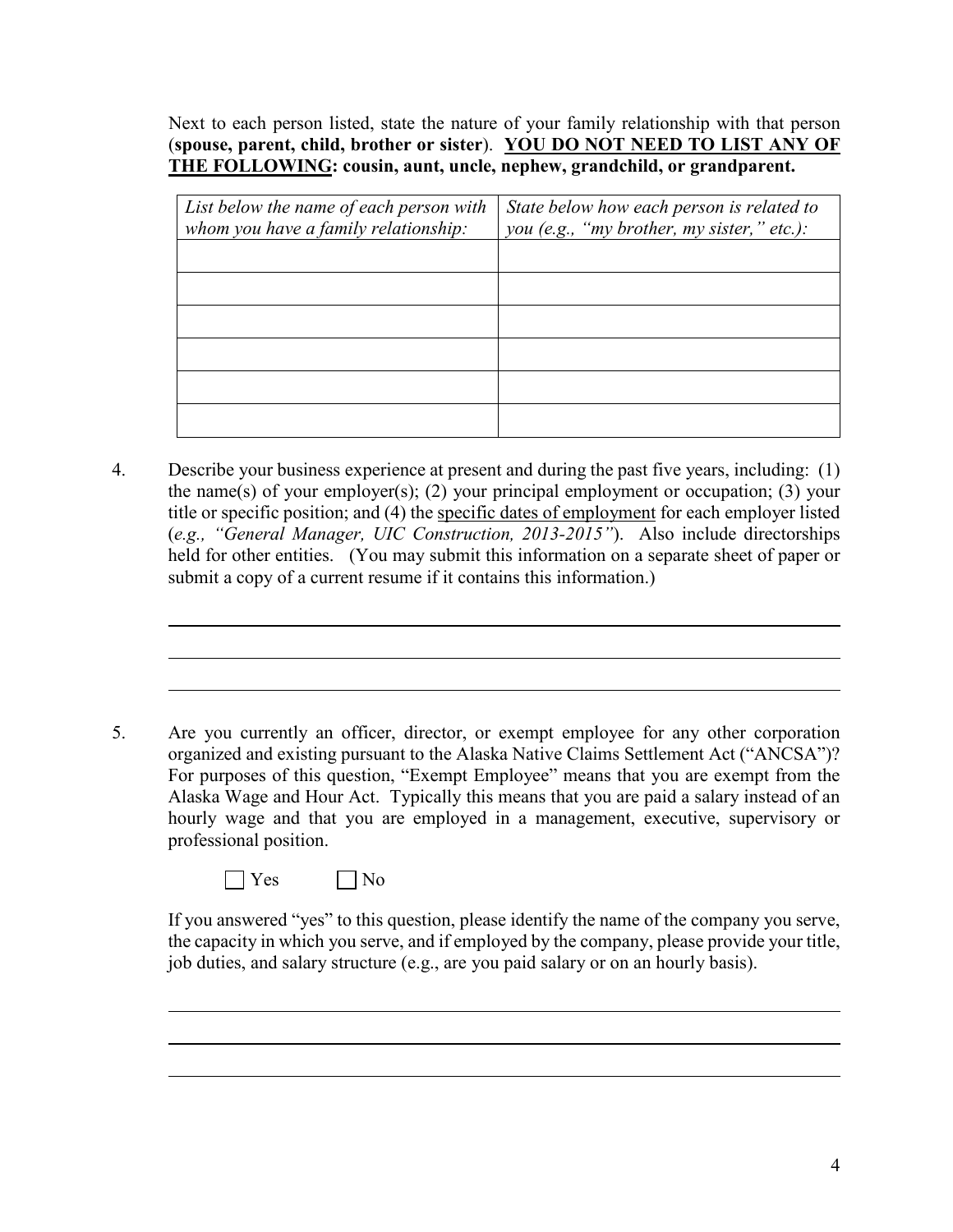6. Are you a director, officer, exempt employee, partner, or owner of more than ten percent (10%) of the equity interests in any company or business, of which more than ten percent (10%) of the revenues are derived from business activities that are in direct competition with any business or activity of UIC or its subsidiaries? (Exempt Employee is described in Question 5 above.)

|  |  |  | ง∩<br>- |
|--|--|--|---------|
|--|--|--|---------|

If you answered "yes" to the question, please identify the company you serve, the capacity in which you serve, your ownership interest (if any), and if employed by the company, please provide your job title, job duties, and salary structure (e.g., are you paid a salary or on an hourly basis).

- 7. If you have experienced any of the following events which occurred during the past ten (10) years, please fully describe each event:
	- (a) Any voluntary or involuntary petition under any bankruptcy or insolvency laws or appointment of a receiver (provide date of filing and place of filing):

(b) All convictions or pleas of nolo contendere (*i.e.*, not contested) in any criminal proceedings except traffic violations or other minor offenses (provide the year of the conviction or plea and a description of the offense):

(c) Describe any pending criminal proceedings against you, except for traffic violations or other minor offenses (i.e., criminal proceedings where the outcome has not yet been determined):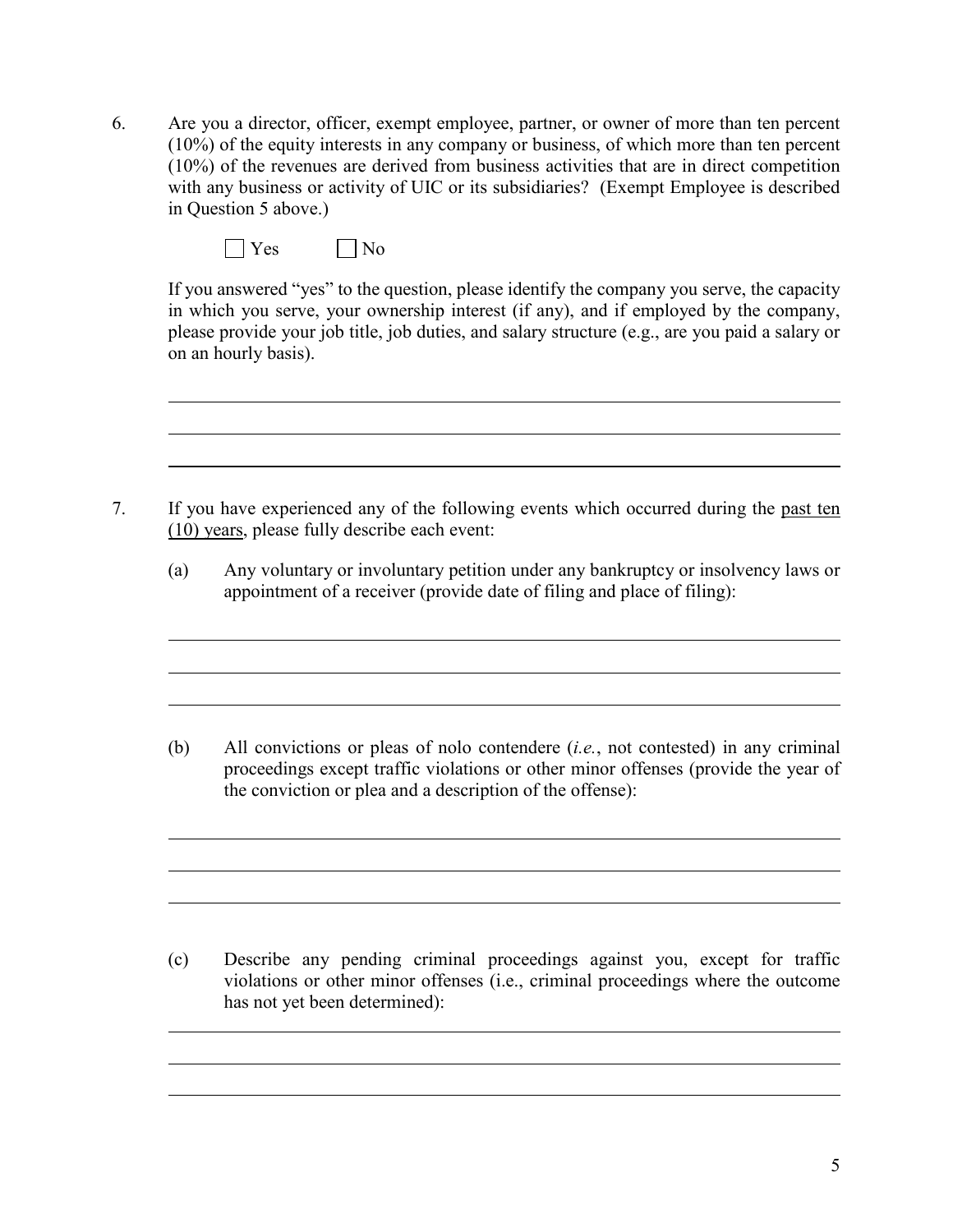(d) Any entry of a final judgment, order, or decree, not subsequently reversed or vacated, that you engaged in unethical or illegal business practices, violated fiduciary duties, or violated securities laws (provide the year of the judgment, order, or decree and the names of the parties to the legal action):

8. Are you or any of your Family members employed by, or do you or any of your Family members have any direct or indirect ownership interest in, or hold any officer or director positions in, any business Entity (other than an affiliate of UIC) that had financial transactions with UIC or its subsidiaries since the beginning of UIC's last fiscal year (i.e., since January 1, 2020)? ("Family" means your spouse, parents, children, or siblings, by blood or by adoption; and "Entity" means an individual, sole proprietorship, partnership, joint venture, trust, association, firm, corporation, or other organization, whether or not operated for profit.)

 $\Box$  Yes  $\Box$  No

If you answered "yes" to the preceding question, please provide the following: (a) the name(s) of the Entity or Entities; (b) how much of the Entity you or your Family members own (i.e., number of shares or percentage interest), if any; (c) the positions and titles you or your Family members hold in the Entity, if any; (d) whether the Entity has conducted any business with UIC or its subsidiaries during the last fiscal year (i.e., since January 1, 2020); and (e) the purpose and amount of the transaction(s) between the Entity and UIC or subsidiaries, if any:

<sup>9</sup>. Are you or any of your Family members employed by, or do you or any of your Family members have any direct or indirect ownership interest in, or hold any officer or director positions in, any business Entity (other than an affiliate of UIC) that has presently proposed financial transactions with UIC or its subsidiaries? ("Family" means your spouse, parents, children, or siblings, by blood or by adoption; and "Entity" means an individual, sole proprietorship, partnership, joint venture, trust, association, firm, corporation, or other organization, whether or not operated for profit.)



If you answered "yes" to the preceding question, please provide the following: (a) the name(s) of the Entity or Entities; (b) how much of the Entity you or your Family members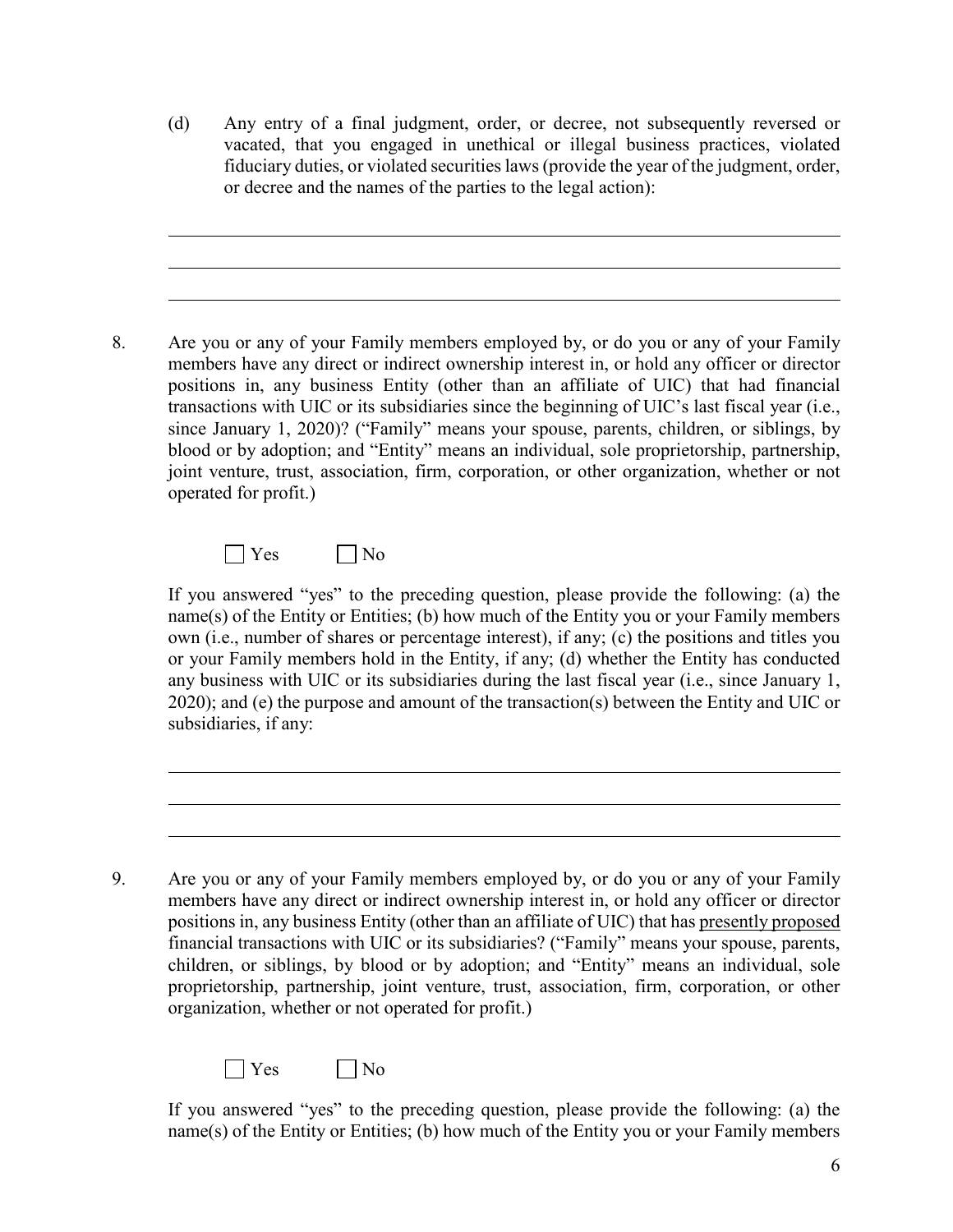own (i.e., number of shares or percentage interest), if any; (c) the positions and titles you or your Family members hold in the Entity, if any; (d) whether the Entity has any presently proposed financial transactions with UIC or its subsidiaries; and (e) the purpose and amount of the transaction(s) between the Entity and UIC or subsidiaries, if any:

10. Describe all legal proceedings to which you are or were a party with interests adverse to UIC or its subsidiaries during the last ten (10) years.

11. Please describe your qualifications to serve as a member of the Board of Directors of UIC, including your education and training (formal and traditional), any past employment history, and any past experience serving in leadership positions such as on boards, commissions, councils, or assemblies. If you wish, you may provide this information by attaching a current resume or statement of your education and relevant experience.

| DATE:              |  |
|--------------------|--|
| SIGNATURE:         |  |
| <b>PRINT NAME:</b> |  |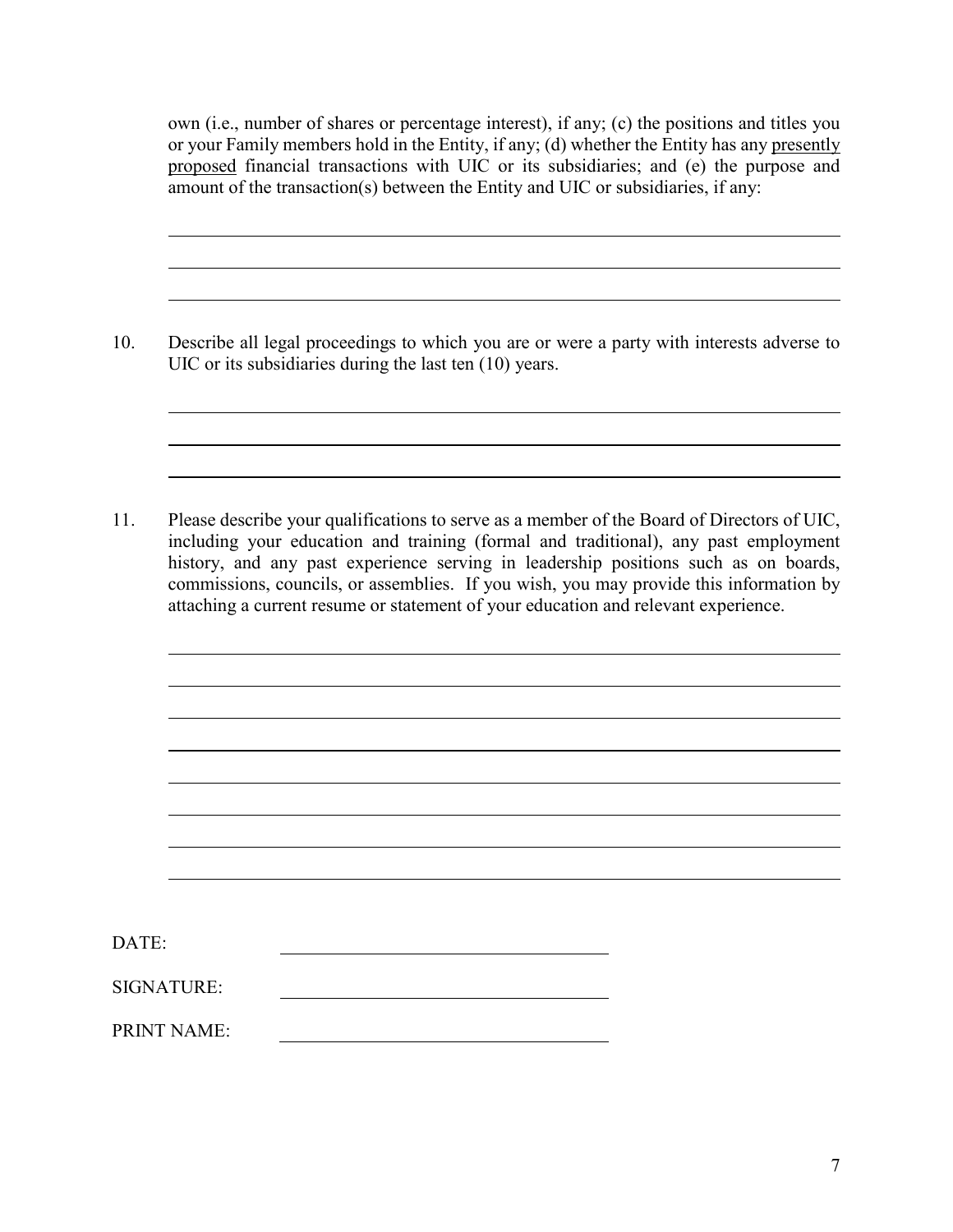I, \_\_\_\_\_\_\_\_\_\_\_\_\_\_\_\_\_\_\_\_\_\_\_\_\_\_\_\_\_\_\_\_\_\_, am a shareholder of Ukpeaġvik Iñupiat Corporation ("UIC"), I am 18 years of age or older, and I am applying to be a candidate for a seat on the UIC Board of Directors. I acknowledge that I have been provided access to UIC's Bylaws, and I certify that I meet all of the qualifications to serve as a member of the UIC Board of Directors as set forth in the Bylaws.

I wish to have my name appear as a candidate on UIC's 2021 Annual Meeting ballot and to have my name and biographical information included in UIC's 2021 Annual Meeting proxy statement. I understand that I am prohibited from using UIC's trademarks and logos in any proxy and campaign communications without the prior approval of UIC.

I certify that the information provided in my Candidate Application, Questionnaire and Agreement is true and correct to the best of my knowledge and belief. I understand that any willfully false statement is sufficient cause for the UIC Board of Directors to determine that I do not meet UIC's minimum standards of ability and integrity to serve as a director of UIC, and that, in such event, my name will not appear on the 2021 Annual Meeting ballot, and my name and biographical information will not be included in UIC's proxy statement.

Candidate's Signature: **\_\_\_\_\_\_\_\_\_\_\_\_\_\_\_\_\_\_\_\_\_\_\_\_\_\_\_\_\_\_\_\_\_\_\_\_**

Print Name: \_\_\_\_\_\_\_\_\_\_\_\_\_\_\_\_\_\_\_\_\_\_\_\_\_\_\_\_\_\_\_\_\_\_\_\_\_\_\_\_\_\_\_\_

Date: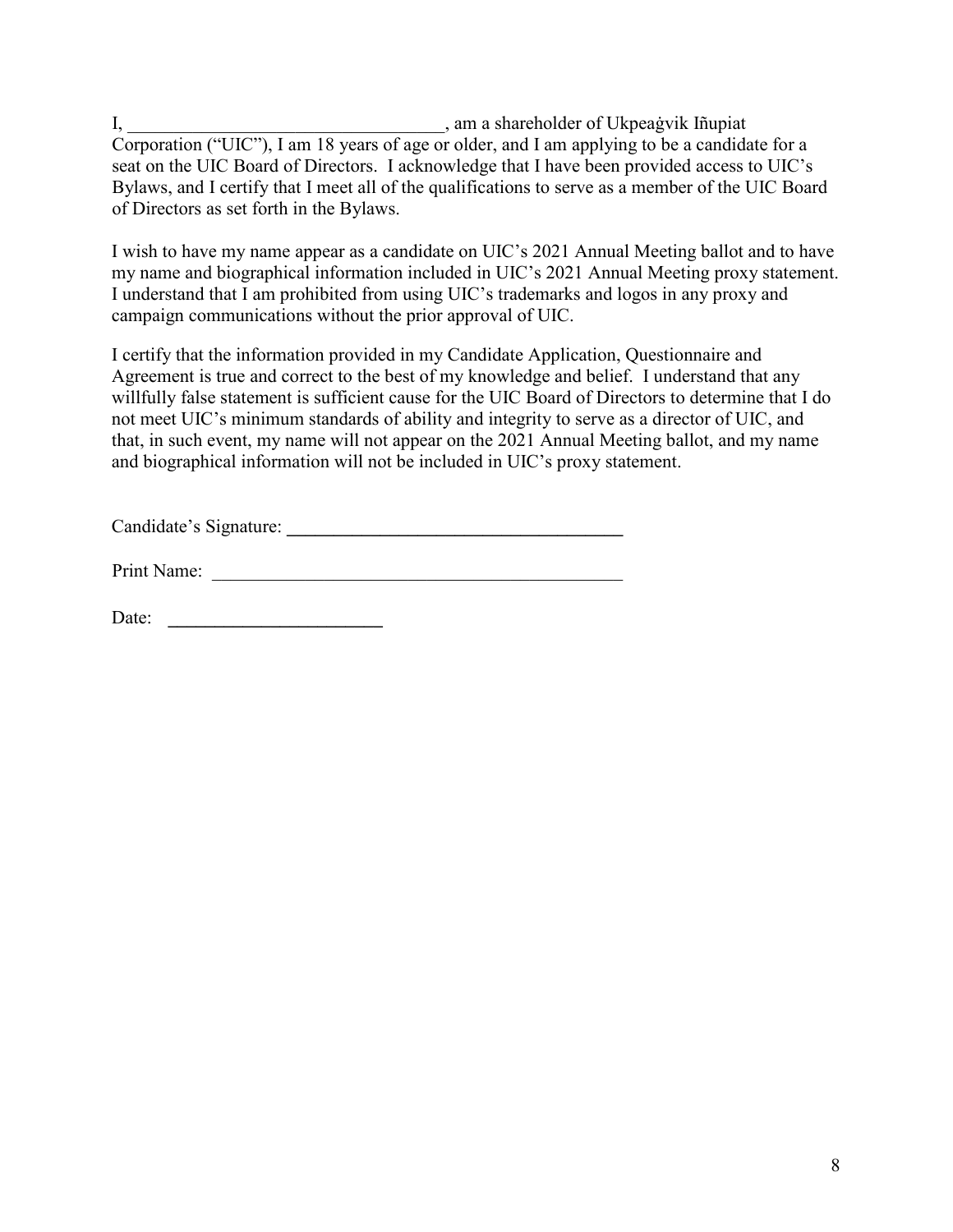## **List of Board Members & Executive Officers Ukpeaġvik Iñupiat Corporation**



| Arey Sr., Ned*            | Mitchell, Terri  |
|---------------------------|------------------|
| Arterburn, Clayton        | Monetta, Christ  |
| Bailly, Guy               | Owen, Rick       |
| Barnard, Thomas           | Palle, Christoph |
| Bierman, Robert           | Pokharel, Jeeva  |
| Brower, Charles D.N.*     | Rambo, Michel    |
| Brower, Price E.*         | Randolph, Cary   |
| Cayton, Caroline          | Rayhart, Quent   |
| Christensen, Jamie        | Rexford, Delbe   |
| Corrigan, Justin          | Solomon, Greg    |
| Edwardsen, Vernon*        | Stanich, Joseph  |
| Eliason, Beverly Shontz*  | Strickler, Jason |
| Gray, Don                 | Ungarook Sr., I  |
| Harcharek, Nagruk*        | Wilhelm, Wiley   |
| Hardy, William            |                  |
| Holdsworth, Steven        |                  |
| Howell, Tim               |                  |
| Hundley, Michael          |                  |
| Jones, Justin             |                  |
| Kanayurak, Lloyd*         |                  |
| Khan, Selma               |                  |
| Long, Kodi                |                  |
| McCormick, William "Bill" |                  |

Christopher ick ristopher Jeevan Michele h, Cary Quentin "Ted" Delbert\* , Greg Joseph Jason k Sr., Richard\* Wiley

\* Current Director Serving on UIC Board